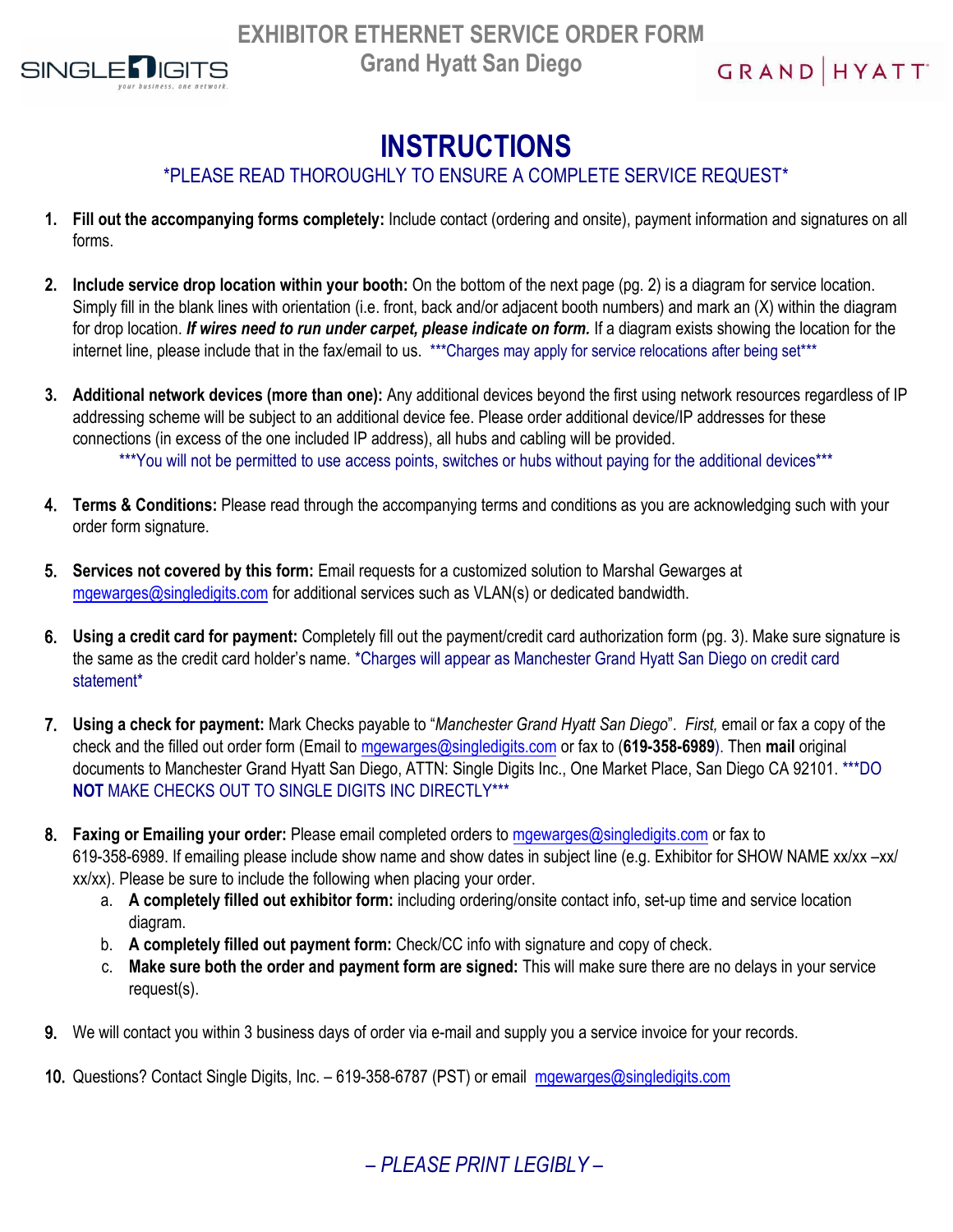

GRAND HYATT

| Company<br>Name:     | Ordering<br>Contact<br>Email: |                                |  |
|----------------------|-------------------------------|--------------------------------|--|
| Ordering<br>Contact: | Ordering<br>Contact<br>Phone: | Booth<br>Number:               |  |
| On-Site<br>Contact:  | <b>Onsite Cell</b><br>Phone:  | Set Up<br>Date/Time:           |  |
| Company<br>Address:  |                               | <b>Tear Down</b><br>Date/Time: |  |
| City:                | ZIP:<br>ST:                   |                                |  |
| Show<br>Name:        |                               | Show<br>Dates:                 |  |

\*\*Wired connections connect at 10/100/1000 Mbps via standard RJ-45 Ethernet connection with a DHCP address. Bandwidth is 50 Mbps shared between all exhibitors. Dedicated bandwidth available upon request, please call for more details and pricing.

| HIGH SPEED INTERNET SERVICE (PER BOOTH)                                                                            | <b>Discount</b>     | Standard            | $#$ of days | Sub-total |
|--------------------------------------------------------------------------------------------------------------------|---------------------|---------------------|-------------|-----------|
| Wired Access – Comes with [1] single wired connection<br>*Dedicated Bandwidth // Static IPs available upon request |                     | \$350.00<br>per day |             |           |
|                                                                                                                    |                     |                     | qty x days  | Sub-total |
| <b>Additional Wired Connections - Each</b><br>*Must order initial wired access above before selecting this option  | \$150.00<br>per day | \$200.00<br>per day |             |           |

|                                                                                                                                |                     |                     | $#$ of days | Sub-total |
|--------------------------------------------------------------------------------------------------------------------------------|---------------------|---------------------|-------------|-----------|
| Wireless Access – Can connect up to 2 devices<br>*Dedicated Bandwidth // Static IPs available upon request                     | \$200.00<br>per day | \$250.00<br>per day |             |           |
|                                                                                                                                |                     |                     | qty x days  | Sub-total |
| <b>Additional Wireless Connection - Each</b><br>*Must order either wired or wireless access above before selecting this option | \$50.00<br>per day  | \$100.00<br>per day |             |           |
| Please include grand total for all show dates only. No charge for set-up day/s.                                                | Grand Total $=$     |                     |             |           |

1. Order must be received with payment 15 days prior to first show date qualify for discount pricing.<br>2. Client must pay for each device connected to the network (wired or wireless) regardless of IP add

2. Client must pay for each device connected to the network (wired or wireless) regardless of IP addressing scheme.<br>\*To maintain network integrity, Single Digits, Inc. does not allow exhibitors to setup network equipment

on our network without prior approval\* 3. For wired internet, all Ethernet cables and Ethernet switches are included with your order. \*Subject to \$150 charge if switch is not returned or returned damaged.

4. For wireless internet, login instructions will be provided during setup.

**Booth Layout Diagram:**  (Please label the booth diagram with adjacent booth numbers)

Mark (X) where each wired drop should be placed.

| <b>BACK</b>     |
|-----------------|
| BOOTH<br>Layout |

**FRONT** 

#### *\*\* IMPORTANT \*\**

#### *If cables MUST run under carpet, please CIRCLE this Statement and notify your decorator*

By placing this order, the undersigned agrees to terms, conditions, limited liability and acceptable use policy as stated at the end of this form.

*Authorized Signature: \_\_\_\_\_\_\_\_\_\_\_\_\_\_\_\_\_\_\_\_\_\_\_\_\_\_\_\_\_\_\_\_\_\_\_\_\_\_\_\_\_\_\_\_\_\_\_\_\_\_\_\_\_\_\_\_\_\_\_\_\_\_\_\_\_\_\_\_\_\_\_\_\_\_ Date: \_\_\_\_\_\_\_\_\_\_\_\_\_\_\_\_\_\_\_\_\_\_\_\_\_\_\_\_\_\_\_*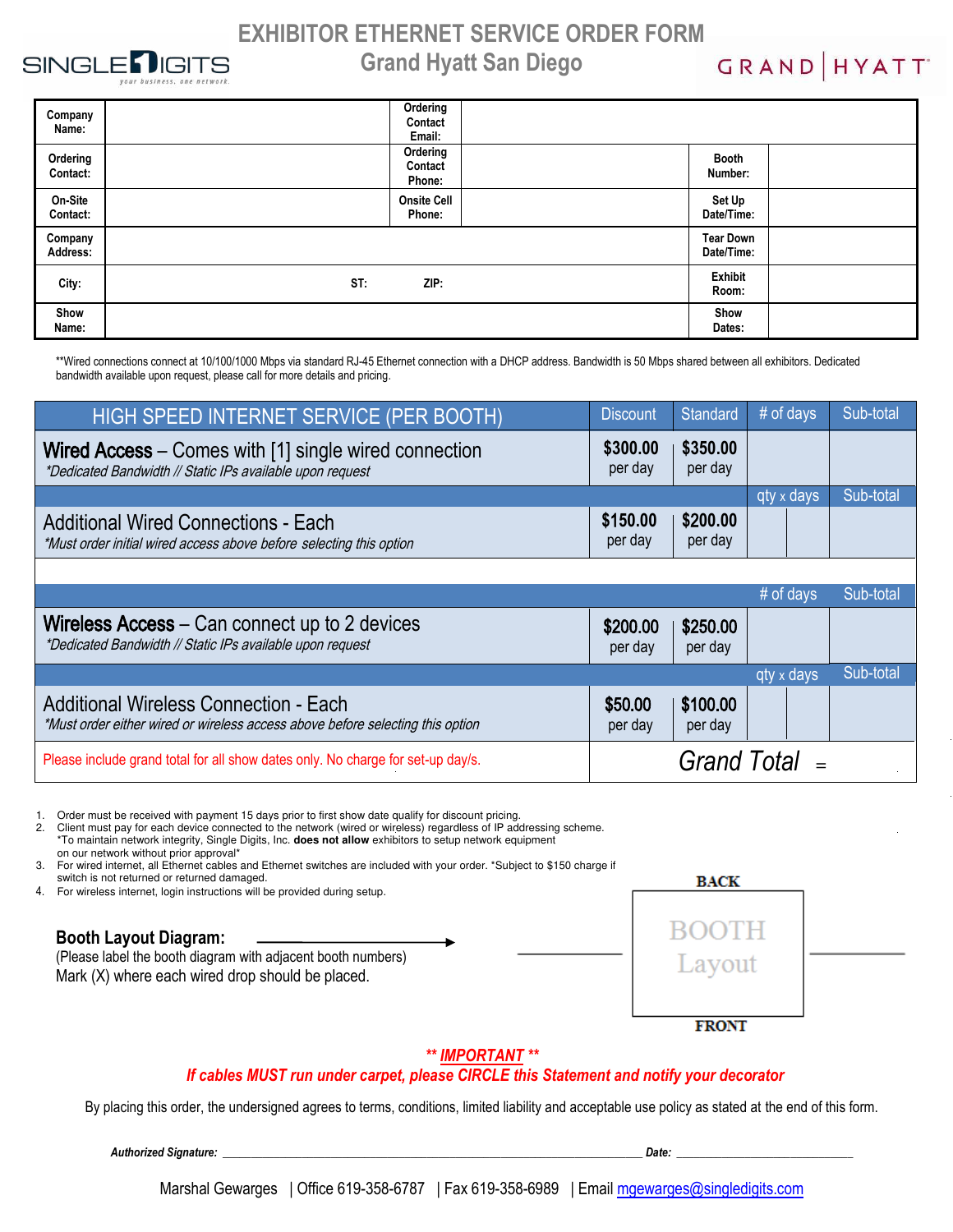

GRAND HYATT

|    |                                                                            |                                                                                                                                                                                                                                |                                                                |       | Single Digits SO# ________________ (INTERNAL USE ONLY) |
|----|----------------------------------------------------------------------------|--------------------------------------------------------------------------------------------------------------------------------------------------------------------------------------------------------------------------------|----------------------------------------------------------------|-------|--------------------------------------------------------|
|    |                                                                            | PAYMENT AND CREDIT CARD AUTHORIZATION                                                                                                                                                                                          |                                                                |       |                                                        |
|    | <b>PAYMENT INFORMATION</b><br>Company Check or Money Order                 | <b>MAKE PAYABLE TO: MANCHESTER GRAND HYATT SAN DIEGO</b>                                                                                                                                                                       | Total:                                                         |       |                                                        |
|    | MAIL TO: ONE MARKET PLACE, SAN DIEGO CA 92101<br>ATTN: SINGLE DIGITS, INC. |                                                                                                                                                                                                                                |                                                                |       |                                                        |
|    |                                                                            | ** IF PAYING BY CREDIT CARD YOU ARE AUTHORIZING MANCHESTER GRAND HYATT SAN DIEGO TO CHARGE YOUR CREDIT CARD<br>IN THE AMOUNT LISTED ON YOUR ORDER FORM**                                                                       |                                                                |       |                                                        |
|    |                                                                            | CC Type: Acct #: Acct #:                                                                                                                                                                                                       |                                                                |       |                                                        |
|    |                                                                            | Exp Date: _________________ CVV/CVC: _____________                                                                                                                                                                             |                                                                |       |                                                        |
|    |                                                                            |                                                                                                                                                                                                                                |                                                                |       |                                                        |
|    |                                                                            |                                                                                                                                                                                                                                |                                                                |       |                                                        |
|    |                                                                            | Name on CC: the contract of the contract of the contract of the contract of the contract of the contract of the contract of the contract of the contract of the contract of the contract of the contract of the contract of th |                                                                |       |                                                        |
|    | Authorizing Signature:                                                     |                                                                                                                                                                                                                                |                                                                | Date: |                                                        |
|    |                                                                            | **ONCE COMPLETED EMAIL TO mgewarges@singledigits.com or FAX TO 619-358-6989                                                                                                                                                    | This is a private and secure direct fax to Single Digits, Inc. |       |                                                        |
|    |                                                                            | Please be sure to include the following:                                                                                                                                                                                       |                                                                |       |                                                        |
| a. |                                                                            | A completely filled out exhibitor form<br>Including ordering/onsite contact info, set-up time and service location diagram.                                                                                                    |                                                                |       |                                                        |
|    |                                                                            | b. A completely filled out payment form<br>If paying by CC - all CC info required above with signature.<br>If paying by check - include a copy of the mailed check in the email or fax.                                        |                                                                |       |                                                        |
| C. |                                                                            | Make sure both the order and payment form are signed                                                                                                                                                                           |                                                                |       |                                                        |

This will make sure there are no delays in your service request(s).